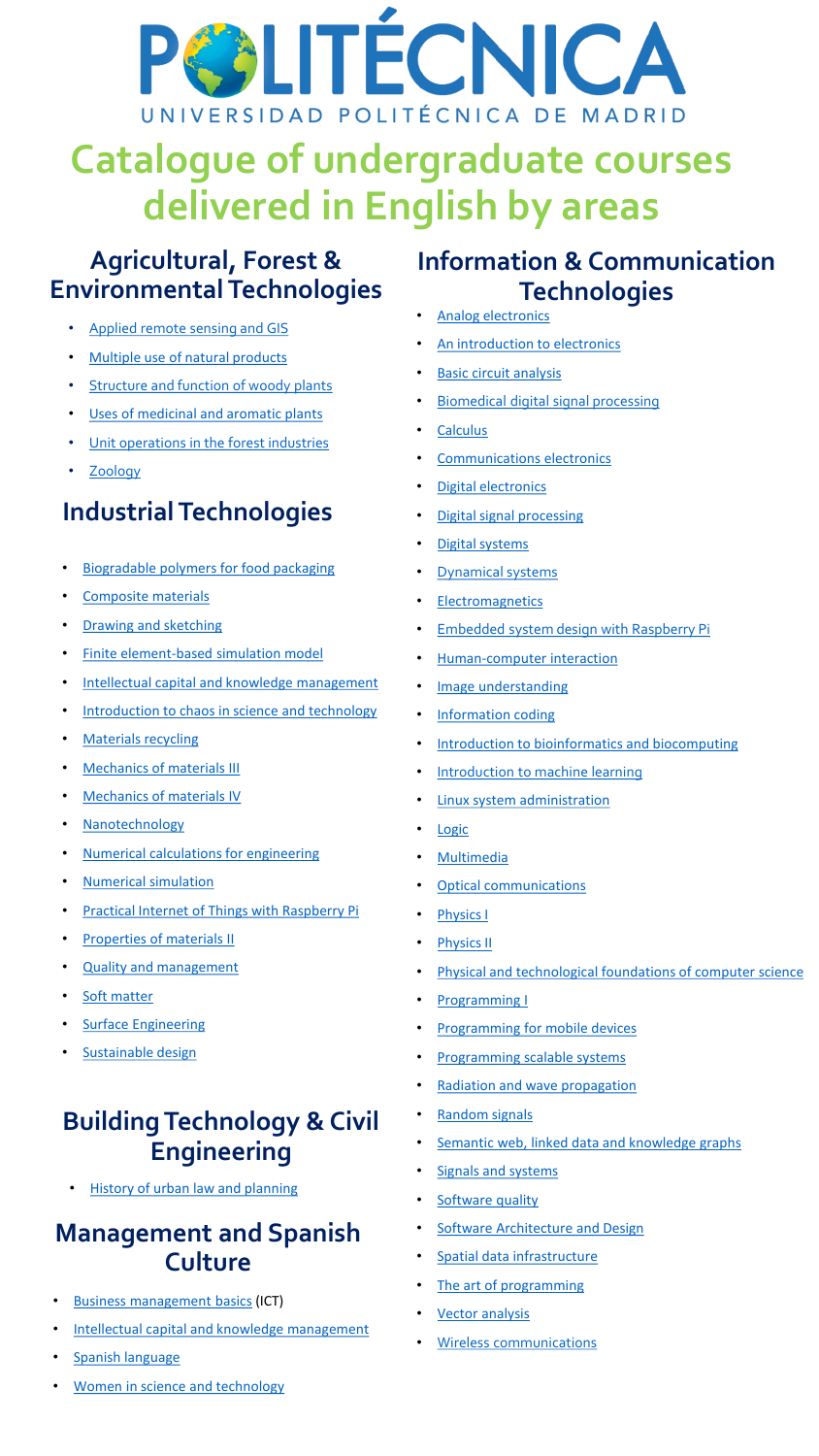# **CALITÉCNICA** UNIVERSIDAD POLITÉCNICA DE MADRID

## **Catalogue of undergraduate courses delivered in English by Schools**

### **UPM Campuses: Locations**



## **[Moncloa](https://www.upm.es/sfs/Rectorado/Gabinete%20del%20Rector/Planos/Acceso%20Campus%20Ciudad%20Universitaria.pdf) Campus**